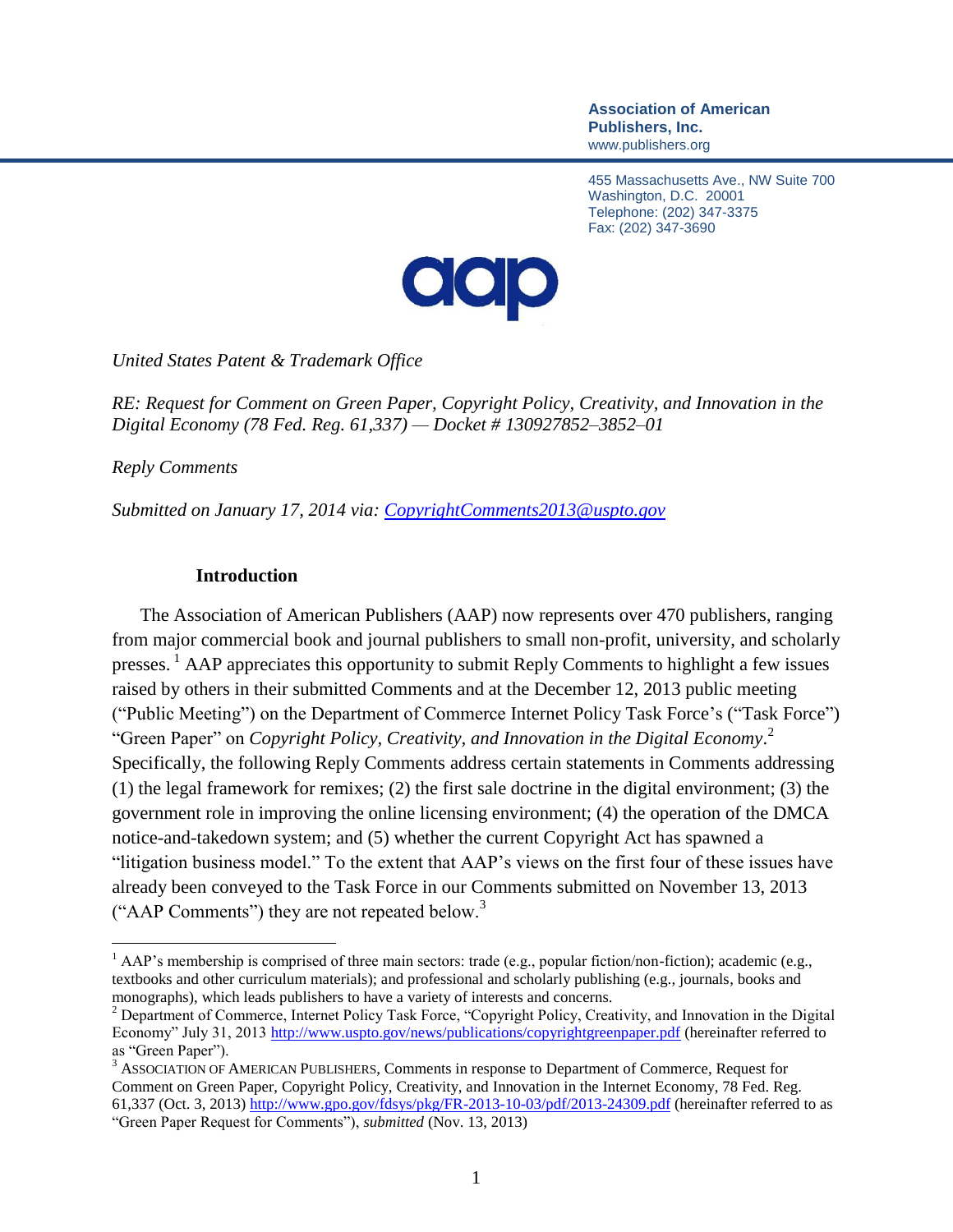#### 1. **Legal framework for the creation of remixes**.

#### *a. Fair Use*

 $\overline{a}$ 

In general, AAP believes that there is no need to amend the Copyright Act in order to facilitate legitimate use of copyrighted content in the context of "remixes" and "mashups." AAP agrees that, in appropriate circumstances, "remixes" and "mashups" may qualify as fair use of the original expression that is taken from preexisting copyrighted works without permission of their copyright owners and combined to create such new works. Moreover, as discussed at the Public Meeting, there are an increasing number of licensing mechanisms available in the market to facilitate the legal creation of such combination works that would not qualify as fair use (e.g. YouTube's Content ID<sup>4</sup>; IFPI's pilot program for micro-licensing; and, low-cost music samples). Investment in these and other legitimate methods of facilitating the easy and efficient creation of remixes, with appropriate authorization where necessary, should be encouraged instead of undermined by compulsory licenses or overbroad interpretations of fair use that erode the fundamental rights of copyright owners.

The general consensus that *some* remixes may constitute fair use of copyrighted works, however, does not mean that the technological filters used by copyright holders to protect their works must "allow [such] a wide berth" for any use of less than the entirety of the work that such filters should exclude remixes generally.<sup>5</sup> As Google correctly noted in its comments, we "cannot categorically separate remixes that qualify as fair uses . . . from remixes that are infringing."<sup>6</sup> Fair use is, as the Task Force and many submitted comments noted,<sup>7</sup> a complex inquiry that requires case-by-case analysis in order to maintain its fundamental flexibility, which permits new and evolving uses of copyrighted works where the particular facts and

[http://www.ntia.doc.gov/files/ntia/association\\_of\\_american\\_publishers\\_comments.pdf](http://www.ntia.doc.gov/files/ntia/association_of_american_publishers_comments.pdf) (hereinafter referred to as "AAP COMMENTS").

<sup>&</sup>lt;sup>4</sup> Content ID is described as "a pragmatic, efficient, and scalable" technological solution providing "intermediary" (i.e., invisible to the user) licensing of user-generated content, which allows copyright holders to authorize and monetize the use of their works in whole or in part to the extent such works are included in new works posted on YouTube without the prior authorization of the copyright owner. *See generally*, GOOGLE, Green Paper Request for Comments Nov. 13, 2013, [http://www.ntia.doc.gov/files/ntia/google\\_comments.pdf](http://www.ntia.doc.gov/files/ntia/google_comments.pdf) (hereinafter "GOOGLE COMMENTS").

<sup>&</sup>lt;sup>5</sup> CENTER FOR DEMOCRACY & TECHNOLOGY, Green Paper Request for Comments page Nov. 13, 2013, [http://www.ntia.doc.gov/files/ntia/center\\_for\\_democracy\\_and\\_technology\\_comments.pdf](http://www.ntia.doc.gov/files/ntia/center_for_democracy_and_technology_comments.pdf) (hereinafter "CDT COMMENTS"). (advocating for filters to "distinguish remixes from garden-variety infringement and provide reasonable ways for lawful remixes to remain accessible on mainstream platforms," i.e., exempting remixes from filtering in general).

<sup>6</sup> GOOGLE COMMENTS, *supra* at note 4, at 4-5 (noting further that "while Content ID is quite adept at identifying the *inclusion* in an uploaded video of preexisting material for which it has a reference file, it cannot apply the case-bycase, four factor legal analysis that is required to determine whether that inclusion constitutes a fair use.).

 $7$  CDT COMMENTS, *supra* at note 5, at 11 (stating that "fair use is inherently uncertain and fact-specific"); GOOGLE COMMENTS *supra* at note 4, at 5 (noting that an automated system cannot replace the "case-by-case, four factor legal analysis that is required to determine whether that inclusion constitutes a fair use").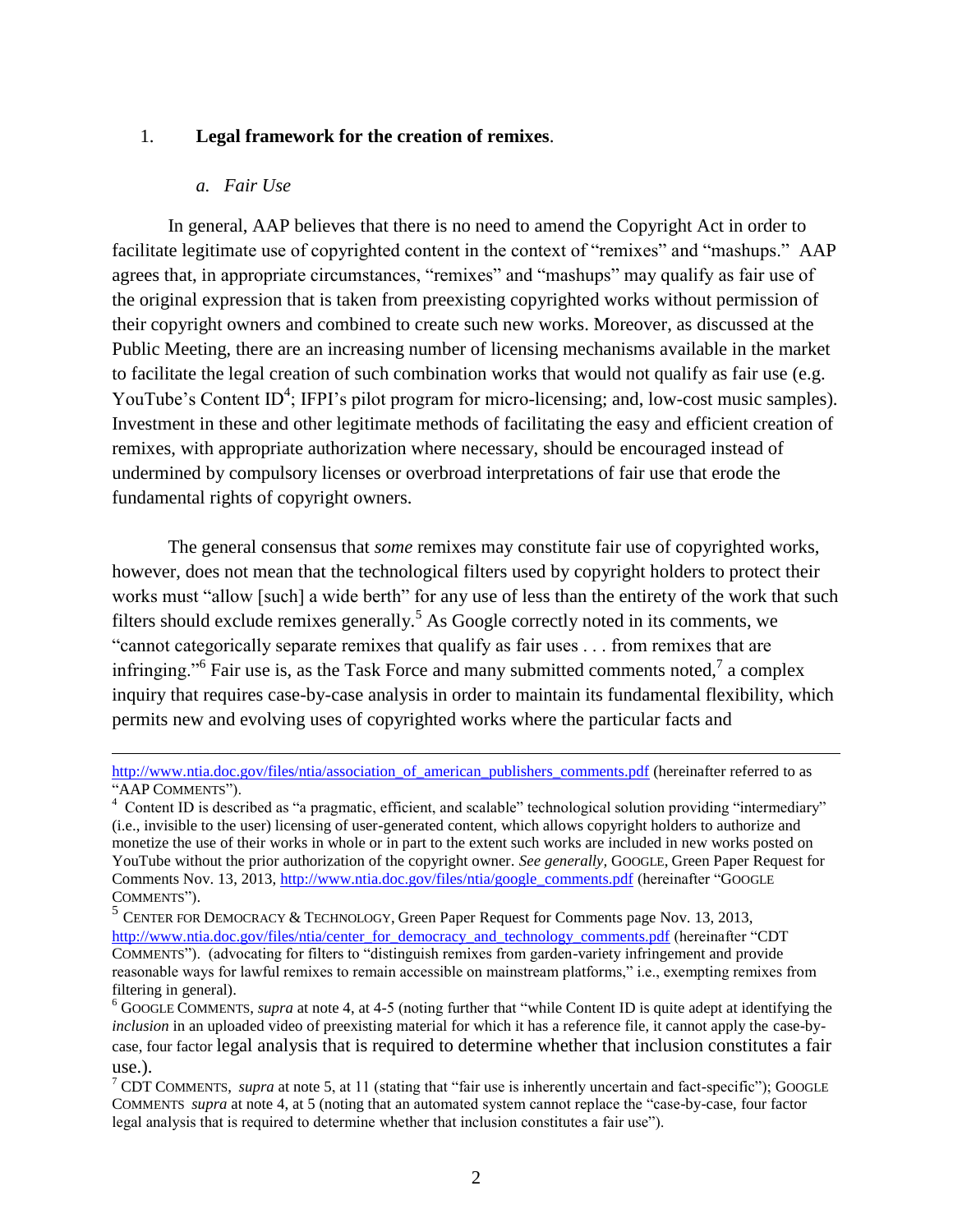circumstances indicate that the rights of the original copyright owner will not be unduly prejudiced. Such complex analysis cannot be reduced to automated technological filters. Furthermore, requiring a fair use analysis would likely preclude the sending of automated takedown notices and completely undermine the utility of the DMCA as a tool for responding to the millions<sup>8</sup> of specific URLs for infringing content online.<sup>9</sup>

Fair use originally evolved as a judicially-created *affirmative equitable defense* to a claim of copyright infringement. Even as codified in Section 107 of the Copyright Act, it must still be asserted by the *user* of a work as an exception to the exclusive rights of a copyright owner because it is the alleged infringer that has the legal burden of raising fair use as a defense against the copyright owner's claim of infringement. Still, Section 512(g) of the Copyright Act ensures that a work taken down at the request of a copyright owner can be re-posted online if the alleged infringer submits a valid counter-notification and the copyright owner decides not to pursue the claim in federal court.<sup>10</sup> The alleged infringer is also in the best position to provide the facts and circumstances necessary for the fair use analysis and thus is the proper party to bear any burden of making a preliminary fair use assessment. To shift this burden to the copyright owner as a threshold inquiry before assertion of a takedown claim would necessarily require the imposition of objective and formalistic constraints on the fair use analysis to make it applicable because that person would typically lack any subjective knowledge of the actual intent and purpose underlying the alleged infringement. This type of objective analysis conflicts with the intended *ad hoc* flexibility of the fair use defense and would undermine the value of a key doctrinal element that has been an integral part of the success of the U.S. copyright regime.

To be clear, AAP welcomes the observations made by representatives of Google and the Electronic Frontier Foundation ("EFF") at the Public Meeting noting that current technology can distinguish between "whole" and partial works, which may be a useful threshold screen to identify unauthorized postings of copies of works. However, such screening would not indicate whether works containing partial copies of works would qualify as fair use, which must first be

<sup>8</sup> Paul Resnikoff, *Google Receives its 100 Millionth Piracy Notice, Nothing Changes…,* DIGITAL MUSIC NEWS, Jan. 14, 2014,<http://www.digitalmusicnews.com/permalink/2014/01/14/googlereceives> (note this is the 100 millionth piracy notice from *just* the music industry).

<sup>9</sup> *See generally*, Br. of Amici Curiae MPAA, support appellant Universal Music, *Lenz v. Universal Music Corp.*, No. 13-16106 (9th Cir., Dec. 13, 2013[\) https://www.eff.org/files/2013/10/16/lenzmpaaamicusbrief.pdf;](https://www.eff.org/files/2013/10/16/lenzmpaaamicusbrief.pdf) Br. of Amici Curiae RIAA, support appellant Universal Music, *Lenz v. Universal Music Corp.*, No. 13-16106 (9th Cir., Dec. 13, 2013)<https://www.eff.org/files/2013/10/17/riaaamicusbrief.pdf> (highlighting the fact that fair use analysis "does not lend itself to rapid or simple judgments...and [that] it can require consideration of facts that may lie exclusively with the party asserting the defense" in explaining why requiring a fair use analysis as a prerequisite to sending a notice "would effectively decimate the one, albeit imperfect, rapid legal tool – notice and takedown – that copyright holders have to fight online infringement.").

<sup>&</sup>lt;sup>10</sup> Defined in 17 U.S.C. § 512(g)(2)(b)-(c) (2010) (explaining that in order to benefit from a safe harbor, a service provider must "upon receipt of a [valid] counter notification" provide the original notice sender with the counter notification and replace "the removed material and cease disabling access to it not less than 10, nor more than 14, business days following receipt of the counter notice" unless the original notice sender has filed a court action to block the infringement from the service provider's network).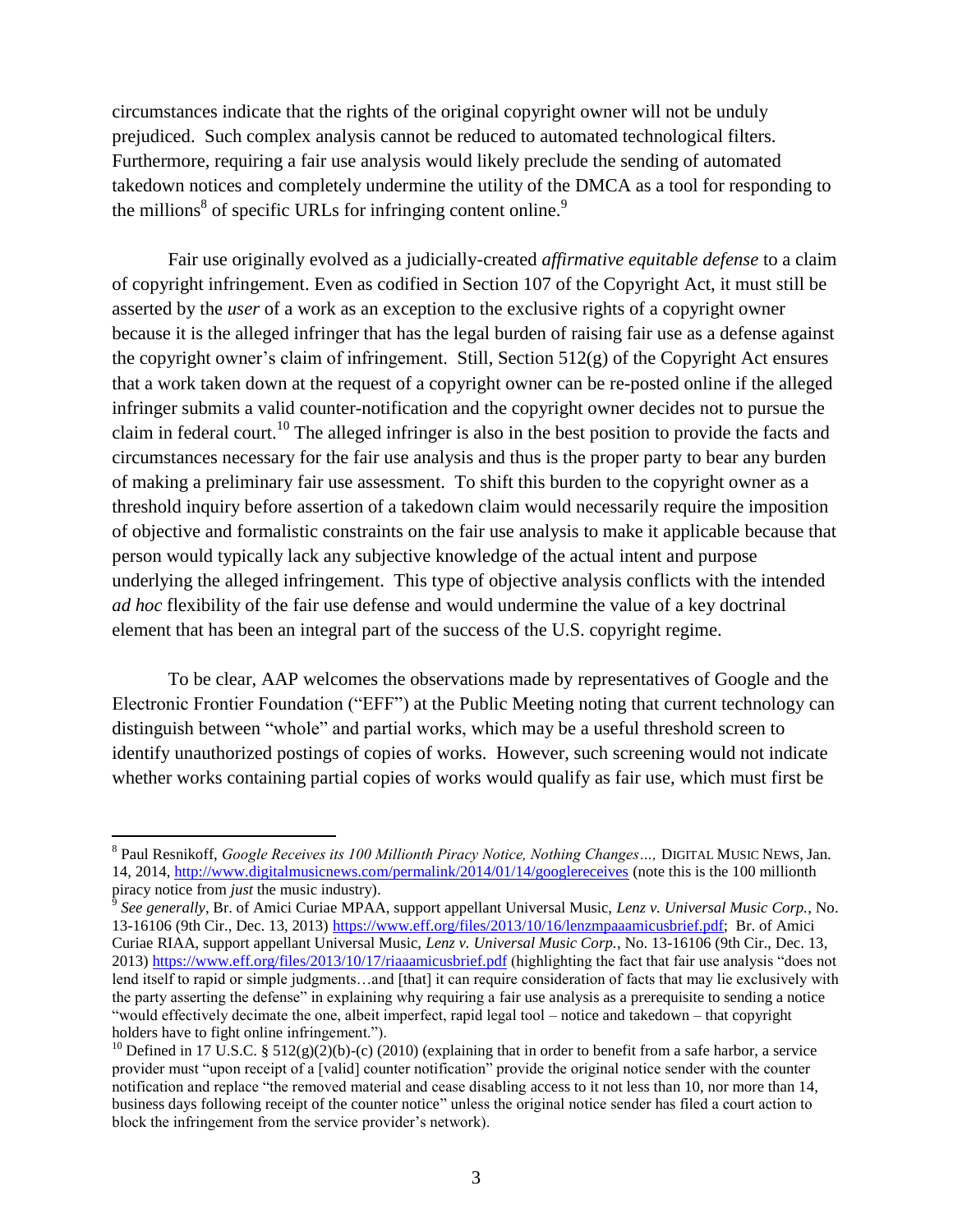asserted by the users and undergo a fact-specific analysis which cannot be replicated by an automated filter.

## *b. Copyright Office Best Practices for Remixes and Mashups*

Additionally, AAP Comments suggested that the Task Force should work with stakeholders to clarify how remixes and mashups fit within the Copyright Act's taxonomy of compilations and derivative works, the creation of which generally require the permission of copyright owners for the inclusion of their preexisting works or portions thereof. This topic was raised at the Public Meeting as a number of panelists also acknowledged that "clearer derivative rights [in addition to fair use would] ease the uncertainty to which remixers may be subject"<sup>11</sup> and that defining remix, sample and mashup is important for implicating different rights in [S]ection 106.<sup>12</sup> To more thoroughly address the general call for increased clarity with respect to these issues, further discussion of remixes and derivative rights should be a priority in upcoming roundtable discussions or should be addressed by the Copyright Office through a notice and comment process, culminating, in either case, with the Copyright Office issuing a circular or other statement of best practices on creating remixes and mashups.

# 2. **The relevance and scope of the first sale doctrine in the digital environment.**

## *a. General Statement*

It is encouraging that other submitted comments recognize that an "all-or-nothing approach to digital first sale" is "undesirable" because it would undermine new business models that rely upon licensing in order to offer consumers a variety of price, content, authorized use and customization options.<sup>13</sup> As noted in our Comments, copyright law must continue to ensure that the exclusive rights granted to copyright owners under the Copyright Act remain meaningful in the digital environment and provide adequate incentives for the continued creation of works of original expression and the development of new business models to distribute, access and use such works in the future. Publishers have not yet seen a viable proposal for implementing digital first sale in a way that would not create confusion or disruption across the innumerable licensing arrangements that currently provide consumers with an unprecedented amount of choices for accessing content. Thus, publishers remain concerned that a "digital first sale" doctrine would undermine these fundamental aims of U.S. copyright law. In this context, publishers participated in the discussion at the Public Meeting, which focused on the pros and cons of licensing

 $^{11}$  STANFORD CENTER FOR INTERNET  $\&$  SOCIETY AND ELECTRONIC FRONTIER FOUNDATION, Green Paper Request for Comments 7 Nov. 13, 2013,

[http://www.ntia.doc.gov/files/ntia/stanford\\_center\\_for\\_internet\\_and\\_society\\_comments.pdf.](http://www.ntia.doc.gov/files/ntia/stanford_center_for_internet_and_society_comments.pdf) (hereinafter "EFF COMMENTS").

<sup>&</sup>lt;sup>12</sup> *See* PUBLIC KNOWLEDGE, Green Paper Request for Comments 5 Nov. 13, 2013, [http://www.ntia.doc.gov/files/ntia/public\\_knowledge\\_comments.pdf](http://www.ntia.doc.gov/files/ntia/public_knowledge_comments.pdf) (hereinafter "PUBLIC KNOWLEDGE COMMENTS").

<sup>13</sup>*See* CDT COMMENTS, *supra* at note 5, at 14-15.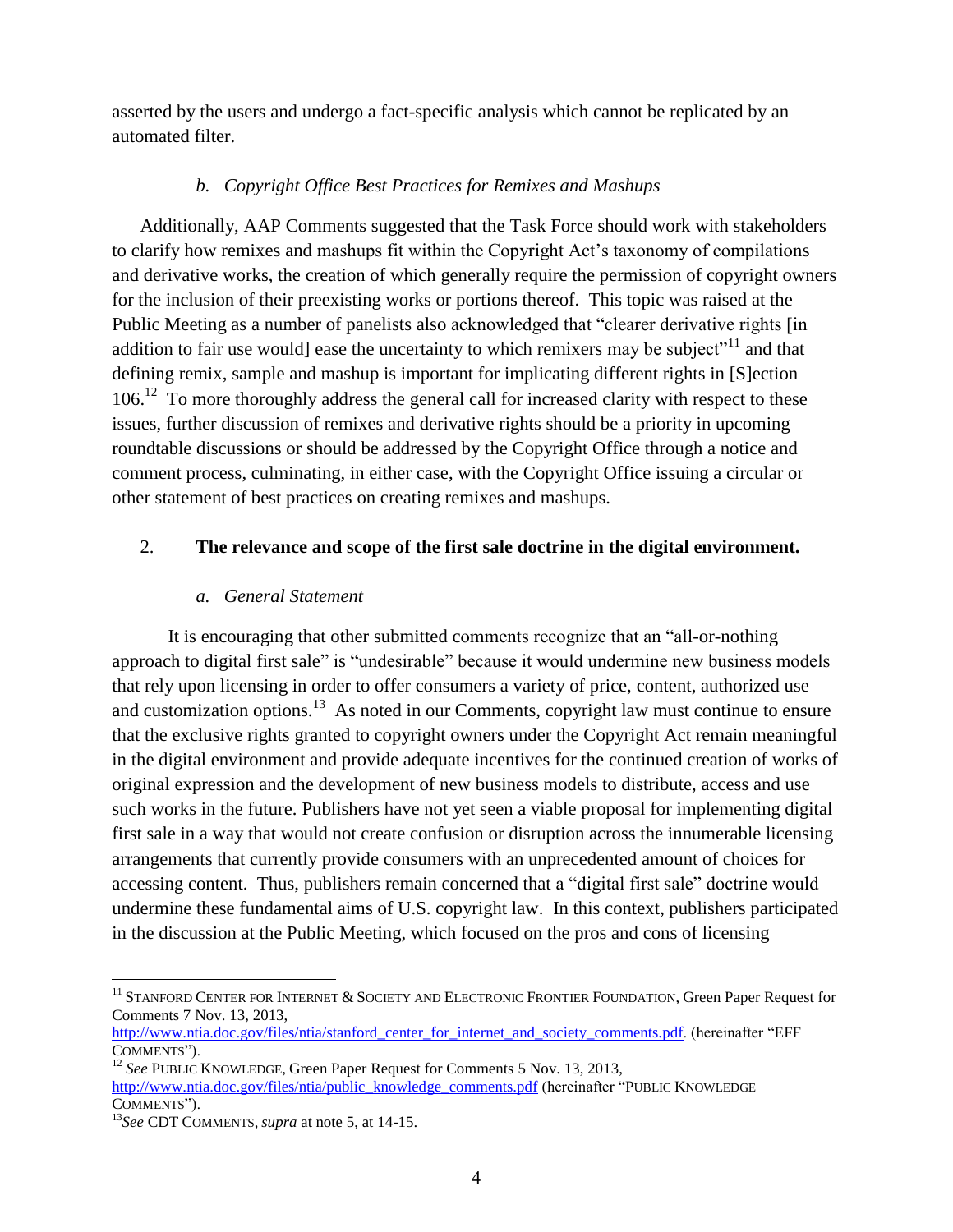transactions as distinguished from "sales" (*i.e,.* purchase transactions that transfer ownership), which have been the principal method of distributing physical copies of works.

#### *b. License v. Sale*

While panelists had differing opinions on the impact of recent court decisions in Europe<sup>14</sup> and the Ninth Circuit<sup>15</sup> that attempt to distinguish "true" license transactions from "sales," there was unanimous agreement during the Public Meeting that rights holders and distributors of their content should ensure that contracts constituting the basis for any transaction to acquire copyrighted content in a digital format are clear to consumers about whether the consumer is acquiring *ownership of* a particular digital copy of that content or is simply acquiring the right to *access* and use the digital content according to the terms and conditions imposed by the contract in the form of a license. Providing consumers with this type of clarity about their rights with regard to digital content is particularly important to AAP members, given the continuing popularity of physical books that are sold and subject to the first sale doctrine. Thus, to avoid any undue assumptions that eBooks must be acquired and used in exactly the same way as physical books, publishers and their retailers should strive to clarify whether eBooks are licensed or sold to consumers and make key terms easy to see and understand. As publishers and other rights holders continue to explore new business models for distributing digital books and journals, terms to clarify the rights granted in any contract should be determined by each individual company and not mandated by any third party.

Providing clear terms will educate consumers and further stimulate development of a variety of business models for distributing copyrighted digital content with broader options for its acquisition and use by consumers. Therefore, publishers disagree with EFF's Comments that simplistically dismiss end user license agreements (EULAs) as harmful "contracts of adhesion" because users "have no ability to negotiate" their terms individually.<sup>16</sup> Standard EULAs enable efficient access to the copyrighted content that millions of U.S. consumers are constantly downloading or streaming on Amazon, Spotify, Scribd, etc.<sup>17</sup> Just as in the world of physical goods and related consumer services, where basic contract agreements for renting or purchasing an automobile, a refrigerator or a night's lodging at a hotel typically are not negotiated anew with each consumer, negotiating individual contracts would add transaction costs and delays that negate the efficiencies of digital availability that are essential to expanding access to copyrighted works. Furthermore, as Professor Villasenor points out in his article, *Rethinking A Digital First Sale Doctrine in a Post-Kirtsaeng World: The Case for Caution*, the "best way to reduce the prevalence of ["overly-restrictive"] licenses…is *market competition*" where content providers will respond to consumer demands for more flexible license terms in order to compete for market

<sup>14</sup> *UsedSoft GmbH v. Oracle International Corp*., E.C.J. Case C-128/11 (Jul. 3, 2012).

<sup>&</sup>lt;sup>15</sup> See Vernor v. Autodesk, 621 F.3d 1102 (9<sup>th</sup> Cir. 2010); *UMG Recordings, Inc. v. Augusto*, 628 F.3d 1175 (9<sup>th</sup> Cir. 2011).

<sup>16</sup> *See* EFF COMMENTS, *supra* at note 11, at 17.

<sup>17</sup> *See* Steven E. Siwek, *Copyright Industries in the U.S. Economy: The 2011 Report*, (Nov. 2, 2011), http://www.iipa.com/copyright\_us\_economy.html.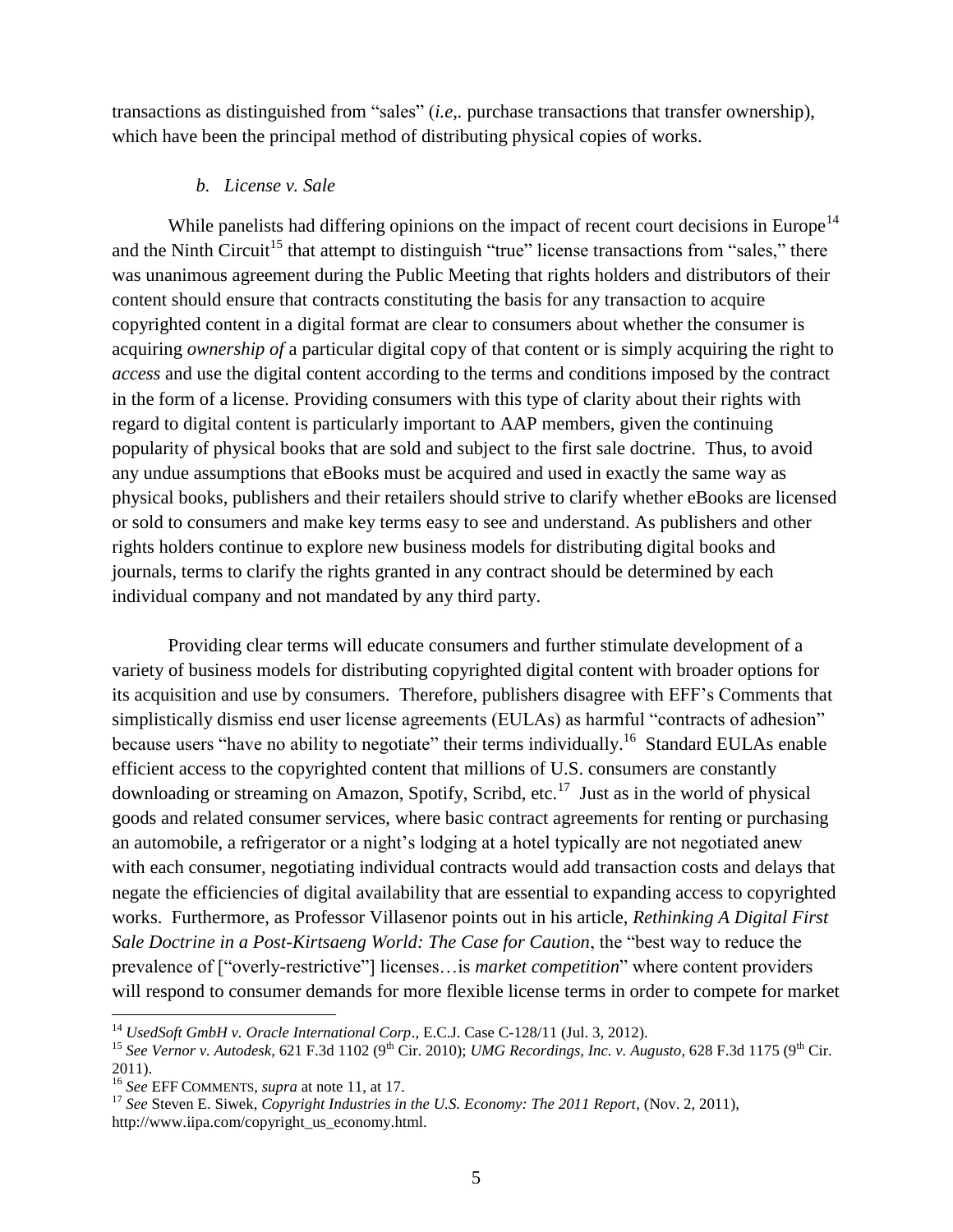share.<sup>18</sup> Publishers and distributors of books and journals exist in a very competitive marketplace that drives solutions to meet customer needs, meaning that copyright owners will continue to invest in new ways to enhance their digital products to provide even greater customer experiences so long as the Copyright Act continues to protect the rights afforded under Section 106.

For these reasons, publishers also disagree with comments advocating that "the concept of ownership should apply in a technology neutral manner,"<sup>19</sup> *i.e*., that all copyrighted works must be sold outright instead of being licensed and should therefore be subject to first sale regardless of format.<sup>20</sup> As stated earlier, publishers believe that there remain significant differences between physical and digital works and that, due to these differences, a digital first sale doctrine would undermine the fundamental incentives of the Copyright Act to create and distribute creative works. However, in the spirit of an open dialogue, AAP appreciates that the CDT recognizes that "forcing digital content to be distributed via "ownership" models in order to permit resale when the market is [also] embracing subscription and service-based distribution models" is undesirable. $21$ 

Ensuring that the Copyright Act continues to incentivize investment in the creation of new works, as well as in the distribution mechanisms that provide access to these works, is critical to publishers and society. Maintaining these incentives will ensure that innovation is not stifled and will allow publishers to continue investing in new works and business models. The publishing industry's commitment to developing great literary and scholarly works and new business models to disseminate them is evident in AAP's recent statement submitted to the House Judiciary Subcommittee on Courts, Intellectual Property, and the Internet describing a number of new business models and partnerships with technology companies publishers are pursuing to provide even more options for discovering, accessing, and interacting with digital book and journal content.<sup>22</sup>

In any continued discussion of a digital first sale doctrine, the concerns raised by the Copyright Office in its 2001 Report; $^{23}$  the challenges to effective enforcement; and, the proactive

<sup>&</sup>lt;sup>18</sup> John Villasenor, *Rethinking A Digital First Sale Doctrine In a Post-Kirtsaeng World: The Case for Caution*, CPI ANTITRUST CHRON. May 2013, at 10. (emphasis added).

<sup>&</sup>lt;sup>19</sup> OWNERS' RIGHTS INITIATIVE, Green Paper Request for Comments, 3 (Nov. 13, 2013) [http://www.ntia.doc.gov/files/ntia/owners\\_rights\\_initiative\\_comments.pdf.](http://www.ntia.doc.gov/files/ntia/owners_rights_initiative_comments.pdf)

<sup>20</sup> *See* PUBLIC KNOWLEDGE COMMENTS, *supra* at note 12, at 29.

<sup>21</sup> CDT COMMENTS, *supra* at note 5, at 15.

<sup>&</sup>lt;sup>22</sup> The Rise of Innovative Business Models: Content Delivery Methods in the Digital Age: Hearing Before the *Subcomm. on Courts, Intellectual Property, and the Internet of the H. Comm. on the Judiciary*, 113th Cong. (2013) (Post-hearing Statement of the Association of American Publishers available at

[http://www.publishers.org/\\_attachments/docs/publicstatements/aapstatement-riseofinnovativebusinessmodels.pdf](http://www.publishers.org/_attachments/docs/publicstatements/aapstatement-riseofinnovativebusinessmodels.pdf) ). <sup>23</sup> *See generally* Copyright Office, *DMCA Section 104 Report*, 83-84 (2011),

[http://www.copyright.gov/reports/studies/dmca/dmca\\_study.html](http://www.copyright.gov/reports/studies/dmca/dmca_study.html) (hereinafter "Section 104 Report") (noting that: "Time, space, effort and cost no longer act as barriers to the movement of copies, since digital copies can be transmitted nearly instantaneously anywhere in the world with minimal effort and negligible cost. The need to transport physical copies of works, which acts as a natural brake on the effect of resales on the copyright owner's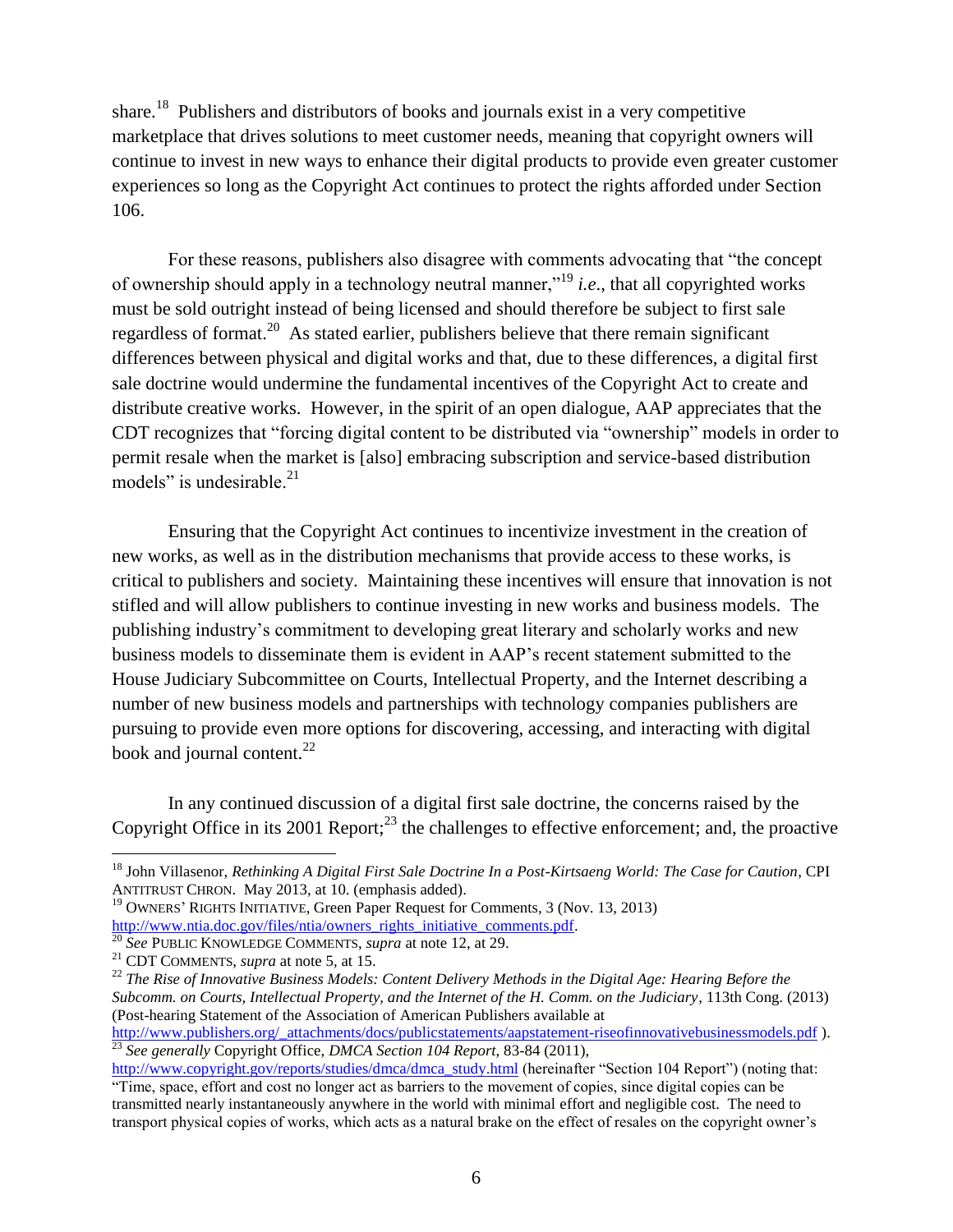steps being taken by copyright industries to effectively give consumers an array of options and choices with respect to digital content in competitive markets should be kept in mind as roundtables and policymakers try to assess whether there are any scenarios where, as CDT states, it may be feasible to "extend first sale into the digital world without foreclosing business models where it does not fit [*i.e.* non-purchase business models]."<sup>24</sup> At this time, however, publishers have yet to see a viable proposal for implementing a digital first sale doctrine that would not undermine the incentives underpinning the U.S. copyright system that has fostered the growth of a \$1 trillion copyright-based industries sector.<sup>25</sup>

## *c. Perfect "Used" Copies*

The continuing relevance of the Copyright Office's 2001 Report is discussed in more detail in AAP Comments. However, given ReDigi's claim that "concerns that electronic content does not degrade over time, particularly when concerning e-books, are misplaced [because although] the content may not degrade…public tastes change," it is important to note that many books and journals are in fact written with the intention and expectation that they will have enduring relevance, and that a publisher's "back list" of published works is typically relied upon to help generate continuing revenue permitting the publisher to undertake future investments in the publication of new works. Furthermore, new subscription models providing unlimited access to collections of eBooks often comprised of entire backlists from numerous publishers are making such works more discoverable and available than ever before.<sup>26</sup> The Copyright Office concluded that the comparative lack of susceptibility to the kind of wear-and-tear that afflicts physical books over time makes a "used" digital copy "just as desirable" as a new digital copy, so that its ability to "compete for market share with new copies is thus far greater in the digital world."<sup>27</sup> That conclusion is not only still valid but has likely been strengthened by advances in technology, and claims about "changing public tastes" cannot offset the significance of this concern.

## *d. Library Lending of eBooks*

The Califa Group seems to suggest in its comments that the Copyright Act needs to be amended to include digital first sale to enable public libraries to freely "preserve" and "make [eBook] titles available" to users, claiming that the "picture has been grim, in that many publishers have limited content that they make available to public libraries" under "restrictive"

market, no longer exists in the realm of digital transmissions. The ability of such 'used' copies to compete for market share with new copies is thus far greater in the digital world.").

<sup>24</sup> CDT COMMENTS, *supra* at note 5, at 15.

<sup>25</sup> *See generally,* Siwek, *supra* note 17.

<sup>26</sup> *See* Press Release, HARPER COLLINS, *Scribd Launches First Global, Multi-Platform Digital Book Subscription Service* (Oct. 1, 2013[\) http://www.harpercollins.com/footer/release.aspx?id=1060&b=&year=2013](http://www.harpercollins.com/footer/release.aspx?id=1060&b=&year=2013) (noting the availability of "majority of backlist" in Scribd's subscription service); Press Release, SCRIBD, *The New Scribd* (Oct. 1, 2013) [http://blog.scribd.com/2013/10/01/the-new-scribd/.](http://blog.scribd.com/2013/10/01/the-new-scribd/)

<sup>27</sup> *See Section 104 Report*, 82-83 (2001).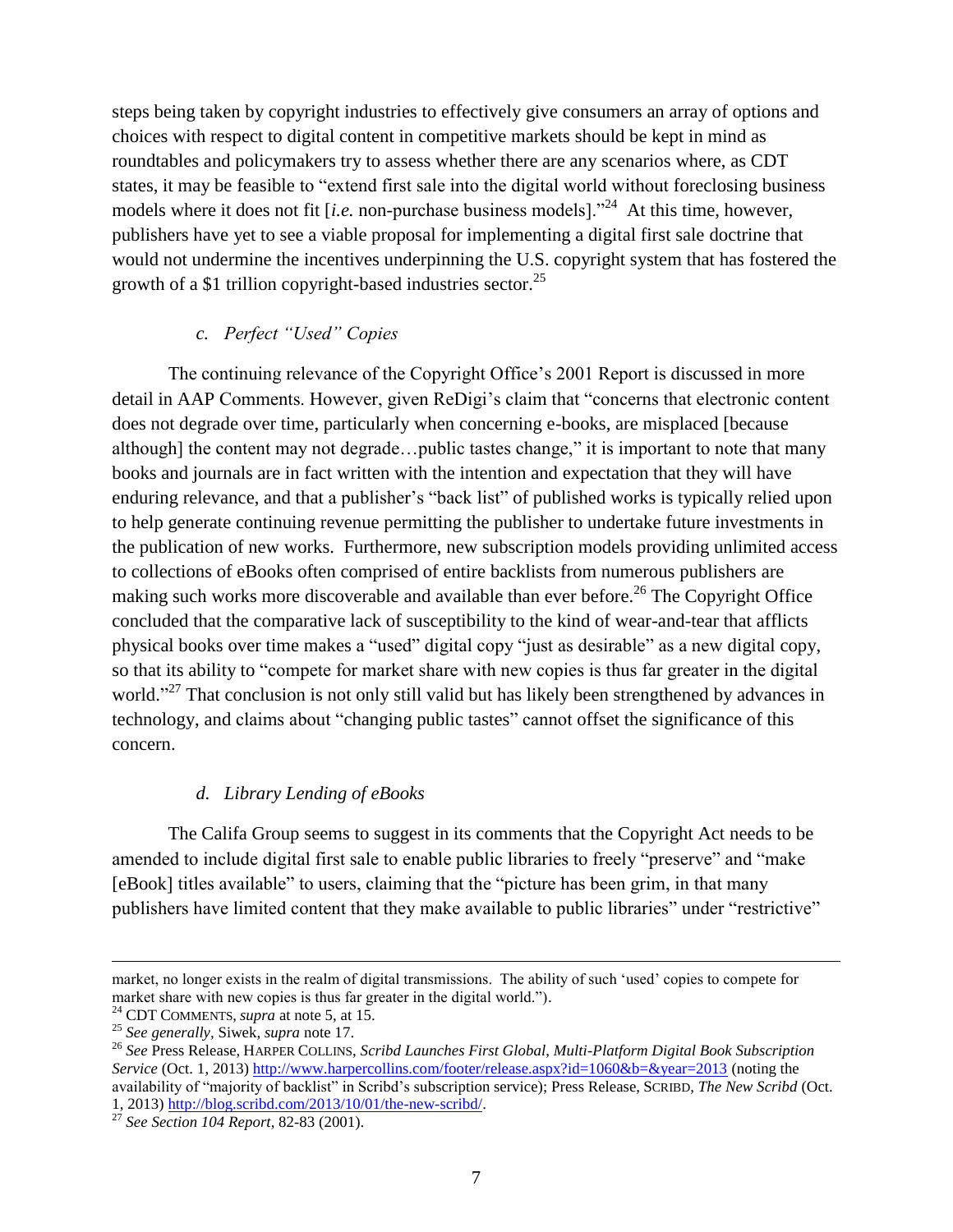licensing terms.<sup>28</sup> Aside from the fact, as noted in AAP Comments, that *all* of the competing major trade publishers (*i.e*., publishers of popular works of fiction and non-fiction) have each developed their own policies on library lending of eBooks, OverDrive—"the [self-described] leading eBook, audiobook, music and video distributor for schools and libraries"—announced just last month that six libraries "made the 2013 Million Digital Checkouts Club" due to "each of these libraries…providing their users a *robust collection*, *ample copies of popular titles* and access to help resources and discoverability tools."<sup>29</sup> In light of this evidence of a clearly functioning, albeit continually evolving, market in this area, such assertions that the continued functioning of libraries is being threatened by a lack of reasonable licensing deals permitting the lending of eBooks to library patrons lack any basis in fact.

Furthermore, creating a digital first sale doctrine would not address whether existing publisher policies permitting library eBook lending are "reasonable," whereas permitting these new policies to be tested and evaluated in the competitive market will lead to changes that better address both library and publisher objectives. To the extent that the Califa Group and the Ohio Library Council both raised concerns about preserving and updating exceptions and limitations in the Copyright Act to ensure that libraries can fulfill their mission in the digital age, AAP agrees that Section 108 merits review and would suggest that the extensive Section 108 Study Group Report issued by the Copyright Office and the Library of Congress in March of 2008, is a good place to start.<sup>30</sup> However, for the reasons stated above, we reject the notion that amendment of Section 108 is necessary to facilitate library eBook lending. As noted in OverDrive's announcement, the six libraries in the Million Digital Checkouts Club experienced "significant year-over-year growth" in usage of eBooks and other digital media, and this momentum should not be halted by unnecessarily inserting a digital first sale doctrine into a market which is significantly improving each year.  $31$ 

 $\overline{a}$ 

[http://www.ntia.doc.gov/files/ntia/ohio\\_library\\_council\\_comments.pdf.](http://www.ntia.doc.gov/files/ntia/ohio_library_council_comments.pdf)

<sup>&</sup>lt;sup>28</sup> THE CALIFA GROUP, Green Paper Request for Comments, 1 (Nov. 13, 2013)

[http://www.ntia.doc.gov/files/ntia/califa\\_group\\_comments.pdf](http://www.ntia.doc.gov/files/ntia/califa_group_comments.pdf) (hereinafter referred to as "CALIFA COMMENTS") (demanding that "libraries…be able to preserve books and to make titles available to users, subject only to budget constraints).

<sup>29</sup> Press Release, OVERDRIVE, *Libraries Exceed 1 Million Digital Checkouts in 2013 Through OverDrive Collection* (Dec. 23, 2013) [http://www.overdrive.com/news/libraries-exceed-1-million-digital-checkouts-in-2013-through](http://www.overdrive.com/news/libraries-exceed-1-million-digital-checkouts-in-2013-through-overdrive-collection/)[overdrive-collection/.](http://www.overdrive.com/news/libraries-exceed-1-million-digital-checkouts-in-2013-through-overdrive-collection/)

<sup>30</sup> *See generally,* Copyright Office, *Section 108 Study Group Report* (Mar. 4, 2008)

[http://www.section108.gov/docs/Sec108StudyGroupReport.pdf;](http://www.section108.gov/docs/Sec108StudyGroupReport.pdf) CALIFA COMMENTS, *supra* note 28; OHIO LIBRARY COUNCIL, Green Paper Request for Comments (Nov. 13, 2013)

<sup>&</sup>lt;sup>31</sup> Press Release, OVERDRIVE, *supra* note 24 (noting that the growth in digital checkouts grew year-over-year between 16% to 68% from 2012 to 2013 at these libraries).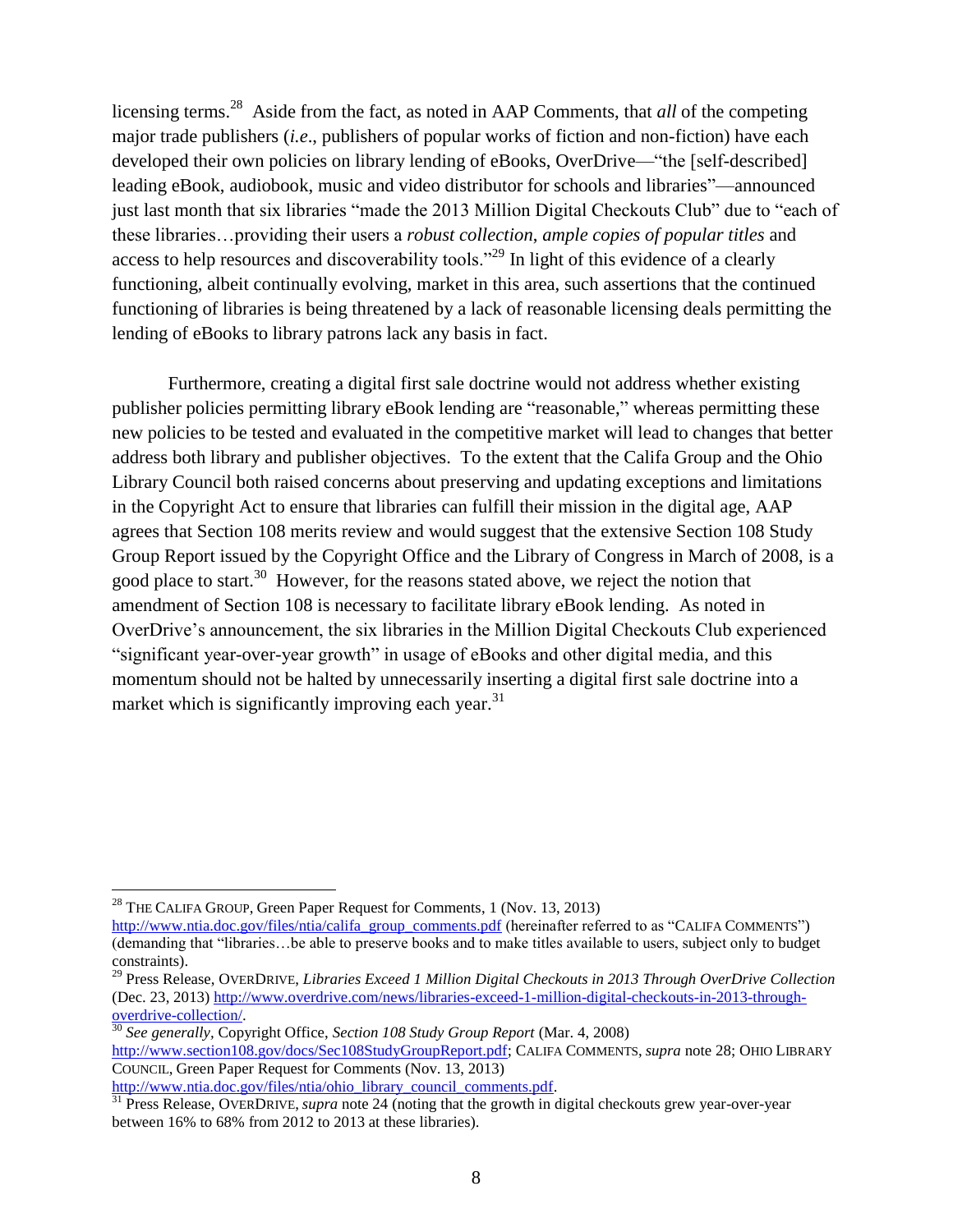*e. Question 10: Are there any changes in technological capabilities since the Copyright Office's 2001 conclusions that should be considered? If so, what are they? For example, could some technologies ensure that the original copy of a work no longer exists after it has been redistributed?*

According to ReDigi, "systems now exist that allow…the transfer of single instances of [digital files] while rendering ancillary copies inoperable."<sup>32</sup> However, as stated in AAP's Comments, regardless of technological advancements, the inability of copyright owners to effectively monitor or enforce "forward-and-delete" requirements, due to privacy and numerous other practical considerations, makes the question of whether such technologies exist or could be developed a red herring. As the Copyright Office stressed in its 2001 Report, "in applying a digital first sale doctrine as a defense to infringement it would be difficult to prove or disprove whether that act [to "forward-and-delete" the file without retaining a backup copy] had taken place, thereby complicating enforcement."<sup>33</sup> And, as Professor Villasenor pointed out at the Public Meeting, it is not clear that technology can ensure that backup copies are deleted<sup>34</sup> and there will always be individuals that will crack such safety measures and increase online piracy to the detriment of creators that deserve compensation for their works.

Furthermore, there are other risks posed by technological "loop holes," such as the "short duration loan problem" discussed by Professor Villasenor that could "decimate the market opportunities for creators and providers of digital content."<sup>35</sup> Taking such risks seems increasingly unnecessary given the development of "services such as Spotify that provide ondemand music access today… [delivering] essentially the same [experience] as that envisioned in the [short duration loan] hypothetical scenario… [but allowing] compensation to be provided to holders of music copyrights.<sup>36</sup> And, with the advent of "Spotify-like" subscription services for eBooks, such as 24Symbols, Scribd, Oyster and Entitle, the competitive market is continuing to develop and deliver increasing options for readers that parallel the experience of library lending. $37$ 

 $32$  REDIGI, Green Paper Request for Comments 8 (Nov. 13, 2013)

[http://www.ntia.doc.gov/files/ntia/redigi\\_comments.pdf](http://www.ntia.doc.gov/files/ntia/redigi_comments.pdf) (hereinafter "REDIGI COMMENTS").

<sup>33</sup> *See Section 104 Report*, at 83 (2001).

 $34$  Given the fact that many users of digital content (typically, but not always, pursuant to an authorizing license) can currently download multiple copies on multiple devices (desktop computer, laptop, tablet, e-reader, smart phone, etc.) or access copies through remote cloud storage, the practical likelihood that any technology could ensure compliance with a "forward and delete" requirement is virtually nil, and the copyright owner's ability to monitor or enforce such compliance is essentially non-existent.

<sup>&</sup>lt;sup>35</sup> Villasenor, *supra* note 6, at 7 (explaining that demand for music by millions of individuals could satisfied by only "a few hundred copies" of a song, and thus "dramatically reduce the market for digital music sales"). <sup>36</sup> *Id.* at 8.

<sup>37</sup> *See generally*, Press Release, SCRIBD, *supra* note 22; FAQs, ENTITLE, [http://www.entitlebooks.com/faq-online](http://www.entitlebooks.com/faq-online-ebook-subscription-service)[ebook-subscription-service](http://www.entitlebooks.com/faq-online-ebook-subscription-service) (last visited Jan. 16, 2014); FAQs, 24SYMBOLS, *Keys to Understanding 24Symbols*, [http://www.24symbols.com/docs/FAQ24symbols\\_en.pdf](http://www.24symbols.com/docs/FAQ24symbols_en.pdf) (last visited Jan. 16, 2014) (offering a "freemium" subscription service where books can be accessed for free with ads or, for a fee, without ads); T.C. Sottek, *Oyster's Netflix-life Ebook Subscription Service Now Available for all iPad and iPhone Users*, THE VERGE (Oct. 16, 2013) [http://www.theverge.com/2013/10/16/4846734/oyster-ebook-subscription-ipad-iphone.](http://www.theverge.com/2013/10/16/4846734/oyster-ebook-subscription-ipad-iphone)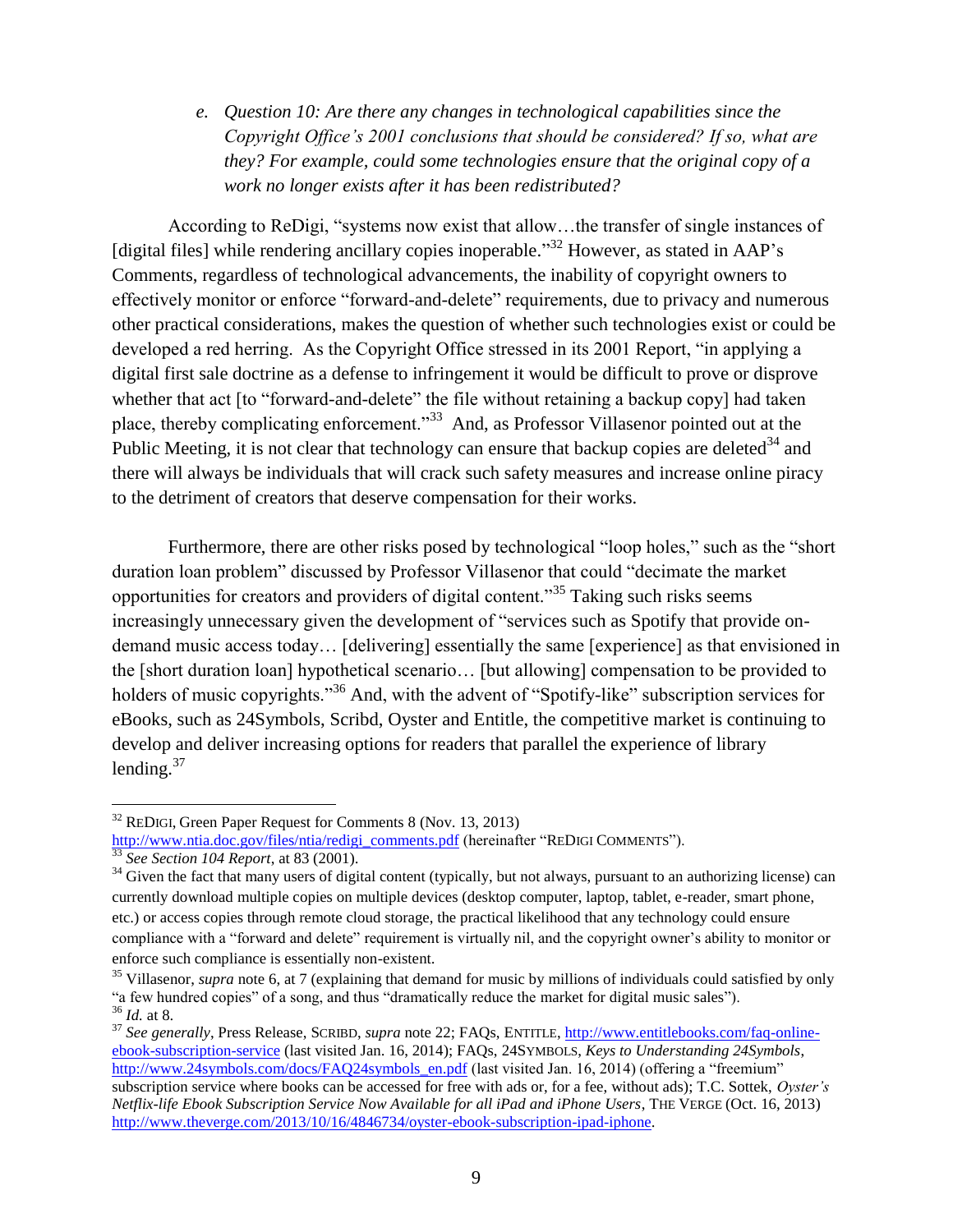# *f. Impact of Kirtsaeng Decision*

In its submitted Comments, the Internet Association claims that "the [*Kirtsaeng*] decision should have very little impact on the ability of rights holders to engage in…differential pricing [*i.e.* offering "works at different prices and different times in different online markets]."<sup>38</sup> With respect to the sale of *tangible* copies of copyrighted works, such as foreign editions of textbooks, this is simply false. The reality experienced by AAP's members is that the *Kirtsaeng* decision<sup>39</sup> has eliminated, as a practical matter, a copyright owner's ability to utilize the protections of the unauthorized importation prohibitions of the Copyright Act to "price to the market" and prevent arbitrageurs from importing lower-priced versions of works made for foreign markets into the U.S. for sale (online or offline) to U.S. retailers and consumers in competition with the copyright owners' domestic versions of those products.

Furthermore, while AAP agrees with the American Free Trade Association that the *Kirtsaeng* decision "must not be mitigated by...anti-competitive licensing regimes or policies," we would question the basis for such a concern. "Pricing to the market" had never been characterized as "anti-competitive" until the announcement of the majority opinion in this controversial splitdecision by the U.S. Supreme Court. Supporters of this decision, which undercuts a strong U.S. export sector, have used the majority opinion's dubious assumptions and rationales as license to mischaracterize market segmentation as "anti-competitive" in order to profit domestically from U.S. publishers' efforts to participate competitively in foreign markets.<sup>41</sup>

# 3. **Whether and how the government can facilitate the further development of a robust online licensing environment?**

While the Library Copyright Alliance ("LCA") opposes "a central, online licensing platform for high-volume, low value uses" based on its claim that any increase in online licensing will lead "rights-holders [to] argue even more vigorously that courts should reject the assertion of fair use in cases involving high-volume, low-value uses,"<sup>42</sup> the numerous Comments received by the Task Force agreed that "improving the online licensing environment would be

<sup>38</sup> INTERNET ASSOCIATION, Green Paper Request for Comments 7 (Nov. 13, 2013) [http://www.ntia.doc.gov/files/ntia/internet\\_association\\_comments.pdf](http://www.ntia.doc.gov/files/ntia/internet_association_comments.pdf) (hereinafter "IA COMMENTS").

<sup>39</sup> *See Kirtsaeng v. John Wiley & Sons, Inc*., No. 11-697, slip op. 3 (U.S. 2013).

<sup>&</sup>lt;sup>40</sup> AMERICAN FREE TRADE ASSOCIATION, Green Paper Request for Comments 2 (Nov. 13, 2013) [http://www.ntia.doc.gov/files/ntia/american\\_free\\_trade\\_association\\_comments.pdf.](http://www.ntia.doc.gov/files/ntia/american_free_trade_association_comments.pdf)

<sup>&</sup>lt;sup>41</sup> See Siwek, *supra* note 15, at 16 (noting that exports from the core copyright industries accounted for \$142 billion in 2012, more than aerospace, agriculture, and the pharmaceutical industries).

 $42$  LIBRARY COPYRIGHT ALLIANCE, Green Paper Request for Comments 4 (Nov. 13, 2013) [http://www.ntia.doc.gov/files/ntia/library\\_copyright\\_alliance\\_comments.pdf](http://www.ntia.doc.gov/files/ntia/library_copyright_alliance_comments.pdf) (hereinafter "LCA COMMENTS").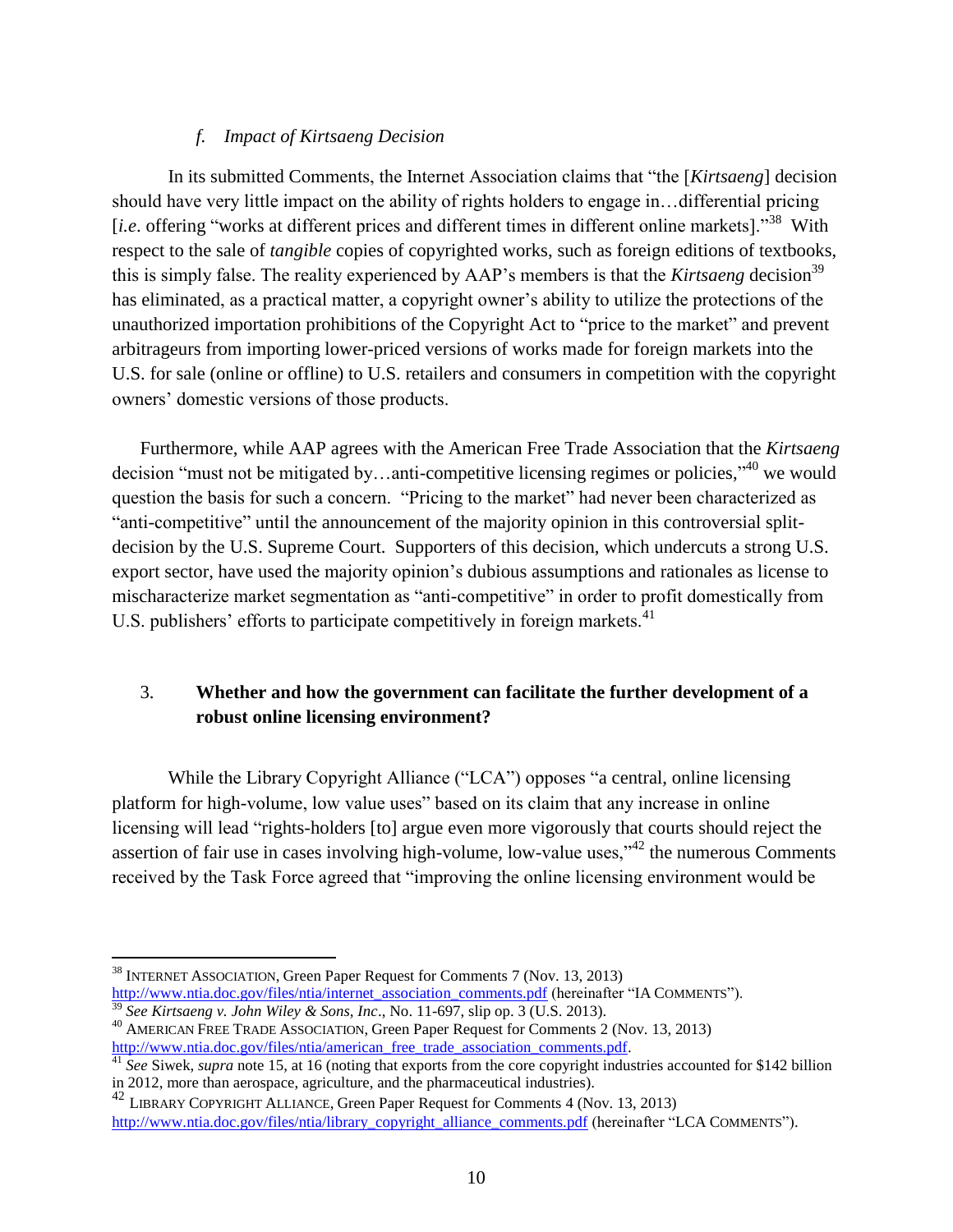welcome."<sup>43</sup> Licensing, as the Green Paper accurately points out, has lead "in recent years, [to] numerous services [being] launched across copyright sectors to provide consumers with unprecedented access to content in a wide variety of formats<sup>344</sup> Therefore, increasing the availability and efficiency of online licensing will increase dissemination and access for copyrighted works, a goal that publishers and libraries have historically shared. Furthermore, improved online licensing for high-volume, low-valued uses would bolster the market for existing works by facilitating additional new creative uses of such works.

According to its submitted comments, the LCA is also opposed to publisher use of license terms to "restrict libraries" ability to exercise their rights under §§ 107, 108, and 109(a)" based on its view that the risk of such restrictions "will only get worse as publishers distribute more of their materials solely in digital formats."<sup>45</sup> Yet today's markets clearly establish that advances in technology have opened a realm of new possibilities for distributing digital works through various licensing arrangements. Publishers want to experiment with these capabilities to meet existing and developing customer needs, including those of libraries. As mentioned above, all of the major trade publishers have developed eBook lending terms to support the core mission of libraries to make books, whether in print or digital formats, available to the public. This is clear evidence that the growth of digital formats is not, as the LCA asserts, some kind of conspiracy to impose restrictions on libraries that will jeopardize their mission, but rather the result of market supply and demand — today's consumers want instant access to digital content, as is clear from the dramatic increase in library eBook and other eMedia loans in 2013.<sup>46</sup> Publishers appreciate the role of libraries in fostering a wider culture of literacy and awareness of new publications which, as libraries often note, stimulates book sales<sup>47</sup>in a manner that should give publishers no desire to unduly restrict the ability of libraries to fulfill their mission.

# 4. **Establishing a multi-stakeholder dialogue on improving the operation of the notice and takedown system for removing infringing content from the Internet under the Digital Millennium Copyright Act.**

There is no dispute that effective copyright protection, online and off, is essential to ensuring that the rights afforded to creators under Section 106 of the Copyright Act are meaningful and serve as an incentive to create new works. Rights holders, ISPs, and content

<sup>43</sup> *See, e.g.,* CDT COMMENTS, *supra* at note 5, at 16; *see generally*, COPYRIGHT CLEARANCE CENTER, Green Paper Request for Comments (Nov. 13, 2013)

[http://www.ntia.doc.gov/files/ntia/copyright\\_clearance\\_center\\_comments.pdf.](http://www.ntia.doc.gov/files/ntia/copyright_clearance_center_comments.pdf) <sup>44</sup> Green Paper at 99.

<sup>45</sup> LCA COMMENTS, *supra* at note 42, at 7.

<sup>46</sup> Press Release, OVERDRIVE, *supra* note 29 (noting that six libraries, up from two, joined the 1 Million Loan Club in 2013).

<sup>47</sup> *See, e.g*., Michael Kelley, *OverDrive and Sourcebooks to Launch Ambitious EBook Data Experiment*, OVERDRIVE (MAY 3, 2013) (for example, OverDrive and Sourcebooks conducted an experiment in eBook lending, the goal of which was "to clearly demonstrate the [positive] impact library eBook lending has on book sales and author recognition.").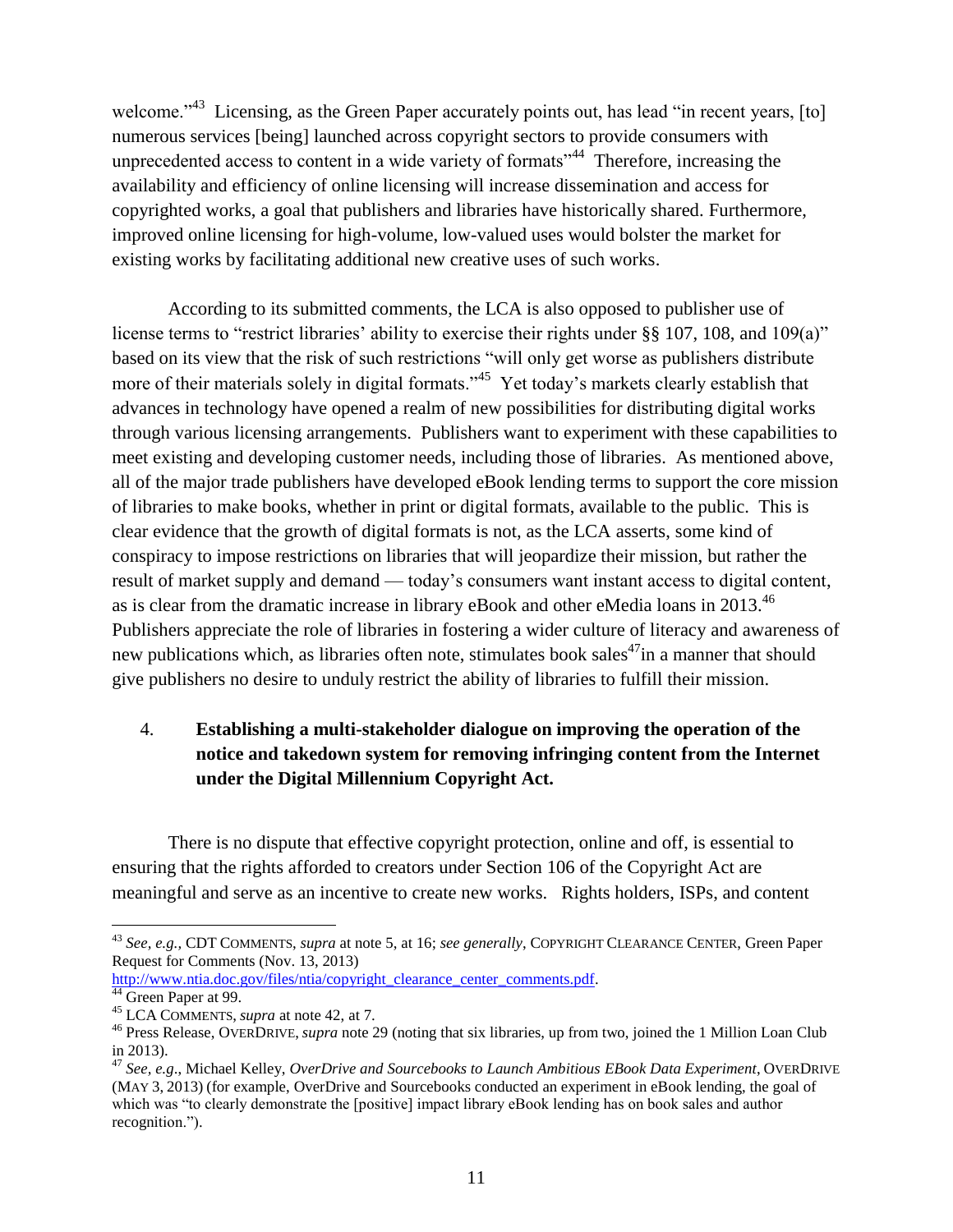creators also agree that the DMCA's notice-and-takedown system "can become unwieldy and burdensome" and that there is work to be done to improve this enforcement mechanism. <sup>48</sup> AAP, thus, rejects eBay's claim that the DMCA's notice-and-takedown system is "effective" and that there is "no reason to revisit at this time [its] intricate set of obligations and protections."<sup>49</sup>

As indicated in AAP's Comments, we agree *in part* with the Task Force's assertion that it is important to start the conversation about improving online copyright enforcement by developing best practices to improve the notice-and-takedown system within the bounds of the current terms of the DMCA.<sup>50</sup> However, AAP believes that legislative change may be necessary to make the overall U.S. copyright enforcement system truly effective in the online environment.

We agree with the Consumer Electronics Association that, in order to stay within the bounds of the terms of the current DMCA, the multistakeholder dialogue is not the forum through which to develop a proposal for "*mandatory* content filtering." <sup>51</sup> However, the dialogue is certainly an appropriate forum in which to discuss the modalities through which the goals of the DMCA, including the development of "standard technical measures" to identify and protect copyrighted works as indicated in Sections 512 (m) and (i), may finally be borne out. Given that both notice senders and recipients agree that the current notice-and-takedown system is inefficient and that technology provides increasingly effective, affordable and reasonable measures to prevent the appearance (or reappearance) of infringing content,<sup>52</sup> the conditions appear ripe for collectively developing the standard technical measures that Congress envisioned in its crafting of the DMCA 15 years ago. $53$ 

Both Google and EFF acknowledge that current filtering technologies can distinguish "whole" copies of copyrighted works from partial copies and thus separate the most likely infringements from those that may require a more nuanced examination. Thus, the development and implementation of standard technical measures should provide an effective threshold

 $\overline{a}$ 

<sup>52</sup>There are a number of companies offering technological measures to protect sites against unauthorized posting of copyrighted content, with a variety of pricing and implementation models. *See e.g*., Audible Magic <http://audiblemagic.com/solutions-compliance.php> (last visited Nov. 13, 2013) (providing "turnkey compliance and filtering solutions powered by sophisticated and patented digital fingerprinting technology"); Gracenote, [http://www.gracenote.com/case\\_studies/itunes/](http://www.gracenote.com/case_studies/itunes/) (last visited Nov. 13, 2013) (being used for more than "filtering" as it underlies iTunes Match as well); Vobile,<http://vobileinc.com/> (last visited Nov. 13, 2013); Sandvine [https://www.sandvine.com/downloads/general/success-stories/success-story-40-successful-value-added-services](https://www.sandvine.com/downloads/general/success-stories/success-story-40-successful-value-added-services-deployments.pdf)[deployments.pdf](https://www.sandvine.com/downloads/general/success-stories/success-story-40-successful-value-added-services-deployments.pdf) (last visited Nov. 13, 2013) (explaining how its service allows broadband networks to efficiently and cost-effectively filter content).

<sup>48</sup>78 Fed. Reg. at 61,340.

<sup>49</sup> <sup>E</sup>BAY, Green Paper Request for Comments 1 (Nov. 13, 2013) [http://www.ntia.doc.gov/files/ntia/ebay\\_comments\\_0.pdf.](http://www.ntia.doc.gov/files/ntia/ebay_comments_0.pdf) <sup>50</sup> *Id.*

<sup>51</sup> CONSUMER ELECTRONICS ASSOCIATION, Green Paper Request for Comments 5 (Nov. 13, 2013) [http://www.ntia.doc.gov/files/ntia/consumer\\_electronics\\_association\\_comments.pdf](http://www.ntia.doc.gov/files/ntia/consumer_electronics_association_comments.pdf) (hereinafter "CEA COMMENTS"). (emphasis added).

<sup>53</sup> *See* AAP COMMENTS, *supra* note 3, at 15-16 (describing our specific suggestion to enlist the National Institute of Standards and Technology (NIST) to lead a multistakeholder group in devising such measures).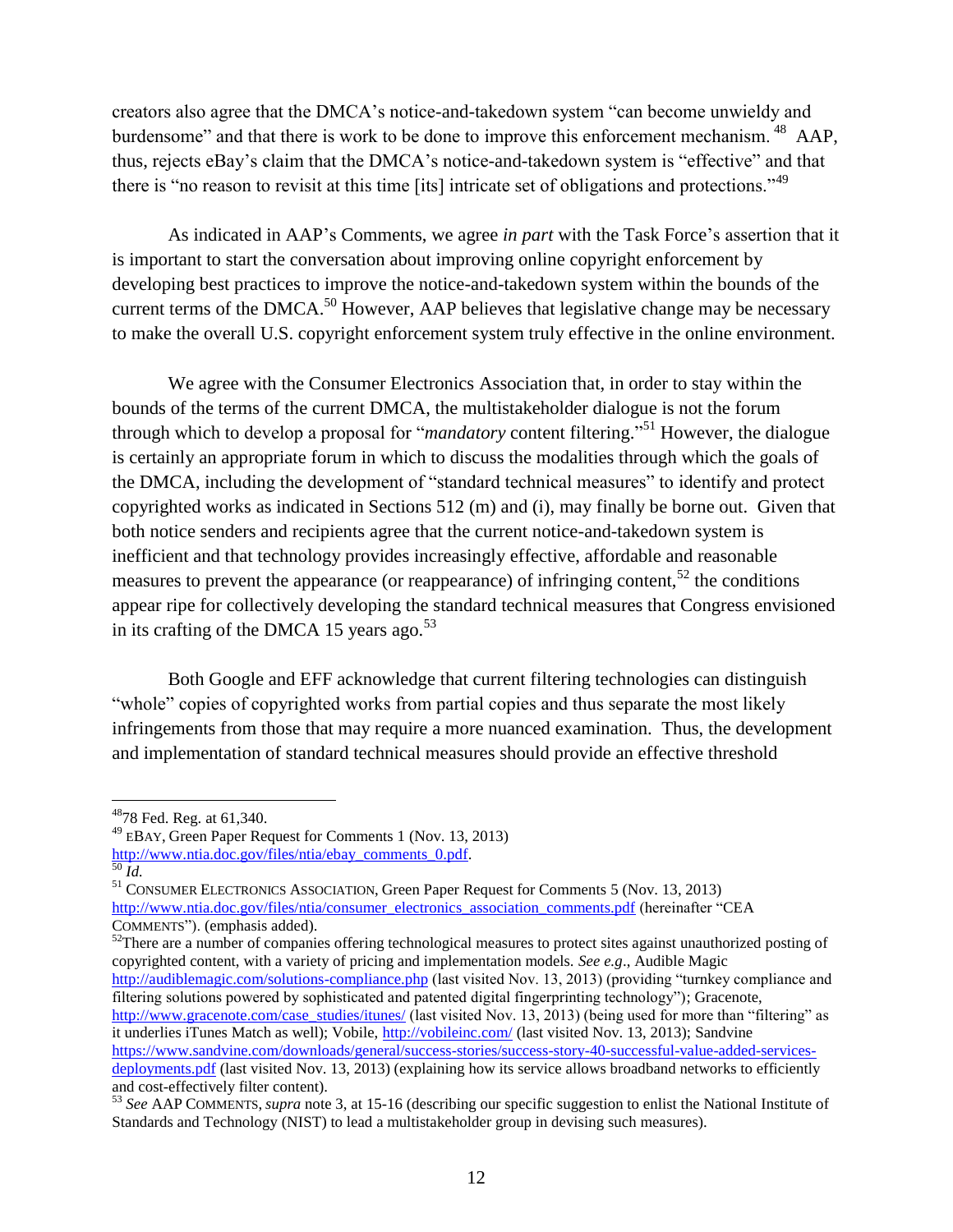protection against a large number of what are often the most damaging type of copyright infringements on the Internet (*i.e.,* unauthorized copies of works in their entirety) and will surely improve notice-and-takedown efficiency by reducing the need to send notices in the first place.

However, to the extent that an alleged infringement is not a "whole" copy of another copyrighted work or there are other limits to the effectiveness of technical measures, filtering will not provide a complete solution. Therefore, it is still important that concerns with the actual sending and processing of notices be addressed through the multistakeholder dialogue. For instance, the Internet Commerce Coalition noted that "the volume of invalid DMCA notices clearly suggests a problem" with the current operation of the notice-and-takedown system.<sup>54</sup> Such a concern can most certainly be properly evaluated through the Task Force's multistakeholder dialogue. The Task Force can take into account the volume of notices actually sent to notify ISPs of infringing files on their sites, as a measure against which non-compliant notices may be compared. Thus, in assessing the significance of the number of non-compliant notices, the Task Force should view this number in juxtaposition with the volume of takedown notices actually sent over a period of time.<sup>55</sup> For example, Google has made a concerted effort to be transparent about the number of notices it processes, regularly numbering into the "tens of millions of DMCA notices...each month."<sup>56</sup> Thus, while it is important to address the fact that Google has received "hundreds of [non-compliant] notices," as was noted in an amicus brief it filed just last month,  $57$  even 1,000 notices out of ten million notices is less than one hundredth of one percent. Put differently, of the millions of notices that Google receives each month; over 99.9999% are sent in good faith compliance with the terms of the DMCA.

Still, to the extent that "non-compliant" may encompass subjective or technical reasons for viewing a given notice as insufficient, AAP Comments suggested that it may be useful for copyright owners and service providers to: (1) establish a list of criteria to serve as a benchmark for assessing whether a notice contains "information *reasonably sufficient* to permit the service provider to locate the [infringing] material;<sup> $58$ </sup> (2) to develop templates for one-off notices as well as notices providing a "representative list" of infringed works; and (3) to establish best practices for sending, accepting, and responding to electronic notices, including but not limited to addressing certain current barriers such as the use of "CAPTCHAS" which prevent the automated sending of takedown notices.

<sup>&</sup>lt;sup>54</sup> INTERNET COMMERCE COALITION., Green Paper Request for Comments 3 (Nov. 13, 2013) [http://www.ntia.doc.gov/files/ntia/internet\\_commerce\\_coalition\\_comments.pdf.](http://www.ntia.doc.gov/files/ntia/internet_commerce_coalition_comments.pdf)

<sup>55</sup> *See e.g*., Resnikoff, *supra* note 8 (noting that Google has received over 100 million takedown notices from the music industry alone); Br. of Amici Curiae RIAA, *supra* note 9, at 21 (noting that "over the last five years, the RIAA has received a minuscule number of counter-notices in response to the over 46 million takedown notices it has issued").

<sup>56</sup> Br. of Amici Curiae Google Inc., is support of Lenz, *Lenz v. Universal Music Corp.*, No. 13-16106 at 10 (9th Cir., Dec. 13, 2013) [https://www.eff.org/files/2013/12/13/osp\\_lenz\\_amicus\\_brief.pdf.](https://www.eff.org/files/2013/12/13/osp_lenz_amicus_brief.pdf) 57 *Id.*

<sup>58</sup>17 U.S.C. § 512(c)(3)(A)(iii).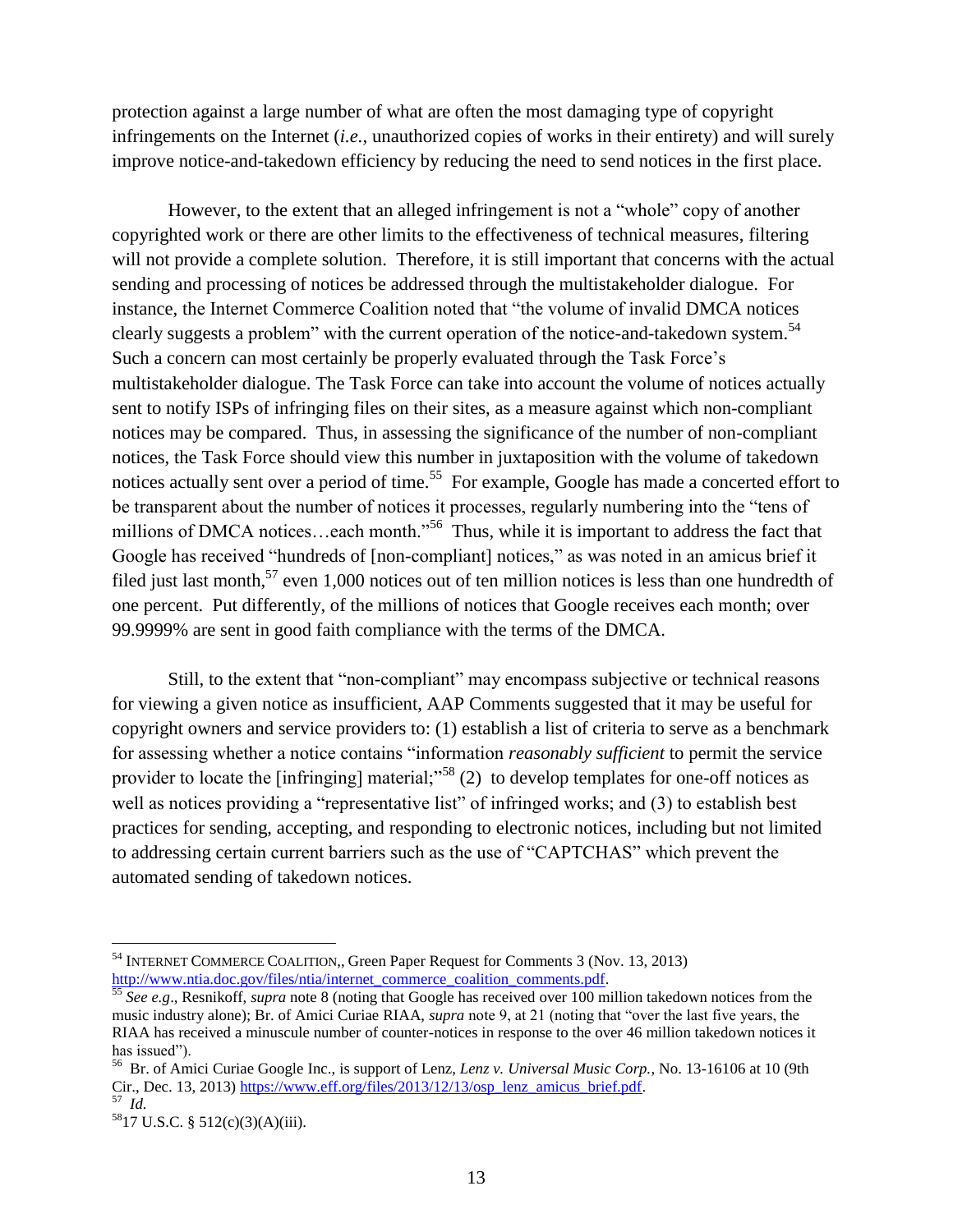Finally, much of the discussion at the Public Meeting focused on increasing transparency in the operation of the notice-and-takedown system, which requires information sharing by all stakeholders, *i.e.,* copyright owners, service providers, and enforcement vendors. AAP member companies' enforcement vendors were surveyed to provide some preliminary answers to questions raised at the Public Meeting.

For instance, the Internet Association and the Consumer Electronics Association were interested in the "mechanisms" or "strategies" rights holders use "to ensure the accuracy or appropriateness of their notices."<sup>59</sup> Enforcement vendors employed by AAP member companies use a combination of automated crawling, using proprietary technologies, to identify potentially infringing content, and manual verification to eliminate false positives. This manual verification process usually involves at least one person checking indicators such as file size, file name, file content, etc. to ensure that the work is an unauthorized copy of their client's copyrighted work. Furthermore, vendors regularly update their monitoring and enforcement protocols to ensure accuracy by taking into account factors such as counter notices and feedback from ISPs and site administrators.

There were also concerns raised at the Public Meeting about the lack of contact information in notices. Based upon the sample notices provided to AAP, all enforcement vendors included at least one type of contact information, specified as satisfactory in Section  $512(c)(3)(A)$  of the DMCA, that would thus allow a notice recipient to query the sender.

Publishers hope that search engines, service providers, and other rights holders will also share information about their notice-and-takedown processes and use the Task Force's multistakeholder dialogue to achieve meaningful improvement to this system. Information that would be useful for stakeholders that process notices to provide includes: (1) statistics on page impressions per day; (2) how often actions are taken in response to notices; (3) processes for tracking for repeat infringers; and (4) frequency and process of forwarding notices to users.

## **5. "Litigation Business Model"**

AAP agrees that copyright law should not act as a "Sword of Damocles"<sup>60</sup> that thwarts innovation, or be used to pursue frivolous legal claims to "generate profit"<sup>61</sup> instead of serving as a mechanism to protect the integrity of rights afforded under Section 106. However, AAP rejects the notions that the current availability of statutory damages has "spawned a litigation business model<sup>"62</sup> to pursue baseless legal claims, and that "the doctrine of fair use and the instability of

<sup>59</sup> IA COMMENTS, *supra* note 38, at 6; CEA COMMENTS, *supra* note 51, at 5.

<sup>60</sup> EFF COMMENTS, *supra* note 11, at 24.

<sup>61</sup> IA COMMENTS, *supra* note 38, at 4.

<sup>62</sup> *Id.*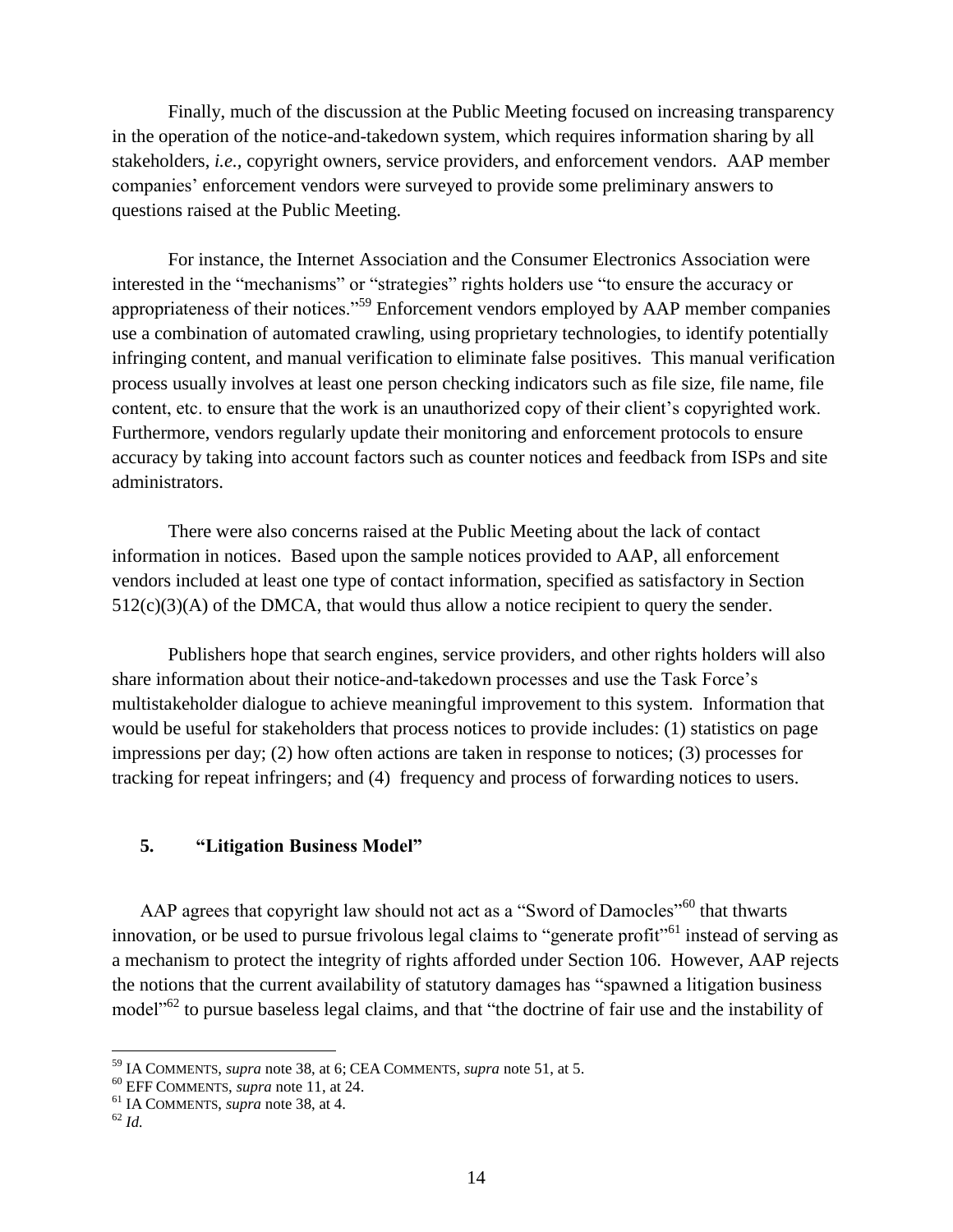licensing arrangements provide cover for copyright holders to make overbroad threats of litigation."<sup>63</sup> AAP acknowledges that Congress has made efforts to address the issue of "patent trolls," given the multitude of stakeholders that have raised concerns about the costs and obstacles to technological innovation that such vexatious suits present. For the reasons explained below, however, it appears unlikely that such "trolls" will become a similarly pervasive problem in the copyright context. Specifically, two examples clearly illustrate that judges are using existing judicial authority to sanction such behavior and provide strong deterrents against any perceived development of a copyright-based "litigation business model."

First, in *Righthaven v. Hoehn*, <sup>64</sup> the Ninth Circuit affirmed the district court's finding that an assignment merely granting plaintiffs the bare right to sue for copyright infringement of a number of newspaper articles was invalid, and thus upheld the district court's dismissal of the case for lack of standing. Also in 2013, district court judges in Minnesota, California and Illinois sanctioned attorneys affiliated with the firm Prenda  $Law<sup>65</sup>$  for filing baseless copyright infringement and secondary liability claims or, as one judge put it, "[using] copyright laws to 'plunder the citizenry'"<sup>66</sup> and show "serious and studied disregard for the orderly process of justice."<sup>67</sup> Sanctions from these three courts included making the plaintiffs personally liable for repaying various defendants' attorneys' fees (totaling over \$261,000) and "being referred to state and federal bars, the United States Attorney in at least two districts, one state Attorney General, and the Internal Revenue Service."<sup>68</sup>

In general, litigation is an expensive and time-consuming process with uncertain results that is usually disruptive to businesses, making it illogical for legitimate businesses to pursue baseless litigation. Moreover, to the extent that anyone would try to build a business model on meritless litigation, federal law provides tools for judges to deter such claims. For example, under 28 U.S.C. §1927, "any attorney . . . who so multiplies the proceedings in any case unreasonably and vexatiously may be required by the court to satisfy personally the excess costs, expenses, and attorneys' fees reasonably incurred because of such conduct." Additionally, Federal Rule of Civil Procedure 11 allows a court to "impose an appropriate sanction [i.e., one that will "deter repetition of the conduct or comparable conduct by others similarly situated"] on any attorney, law firm, or party" that pursues a frivolous or improper case or makes false statements to the

<sup>63</sup> EFF COMMENTS, *supra* note 11, at 3.

<sup>64</sup> *Righthaven, LLC v. Hoehn,* No. 11-16751, slip op. at 12, 13 (9th Cir. Feb. 5, 2013); *Righthaven, LLC v. Wolf*, Case No. 11-cv-00830-JLK, (D. Colo. September 27, 2011).

<sup>&</sup>lt;sup>65</sup> Prenda Law generated revenue by "suing thousands of Internet users over allegations of illegal porn downloads." *See* Joe Mullin, *Unhappy Thanksgiving for Prenda Law Ordered to Pay 261K to Defendants*, ARS TECHNICA (Nov. 29, 2013) [http://arstechnica.com/tech-policy/2013/11/unhappy-thanksgiving-for-prenda-law-ordered-to-pay-261k](http://arstechnica.com/tech-policy/2013/11/unhappy-thanksgiving-for-prenda-law-ordered-to-pay-261k-to-defendants/)[to-defendants/.](http://arstechnica.com/tech-policy/2013/11/unhappy-thanksgiving-for-prenda-law-ordered-to-pay-261k-to-defendants/)

<sup>66</sup> *Ingenuity 13 LLC v. John Doe*, Case No. 12-cv-8333-ODW, 2013 WL 1898633, at 1-2\*, \*5 (C.D. Cal. May 6, 2013).

<sup>67</sup> *AF Holdings, LLC v. John Doe(s)*, Case No. 12-cv-1445-JNE-FLN, (D. Minn. November 6, 2013), ECF No. 67; *Lightspeed Media Corp. v. Smith*, Case No.12-cv-00889-GPM-SCW, (S.D. Ill. November 27, 2013).

<sup>68</sup> *Lightspeed Media Corp. v. Smith*, Case No.12-cv-00889-GPM-SCW, (S.D. Ill. November 27, 2013) (internal citations omitted); *see also*, Mullin, *supra* note 63.